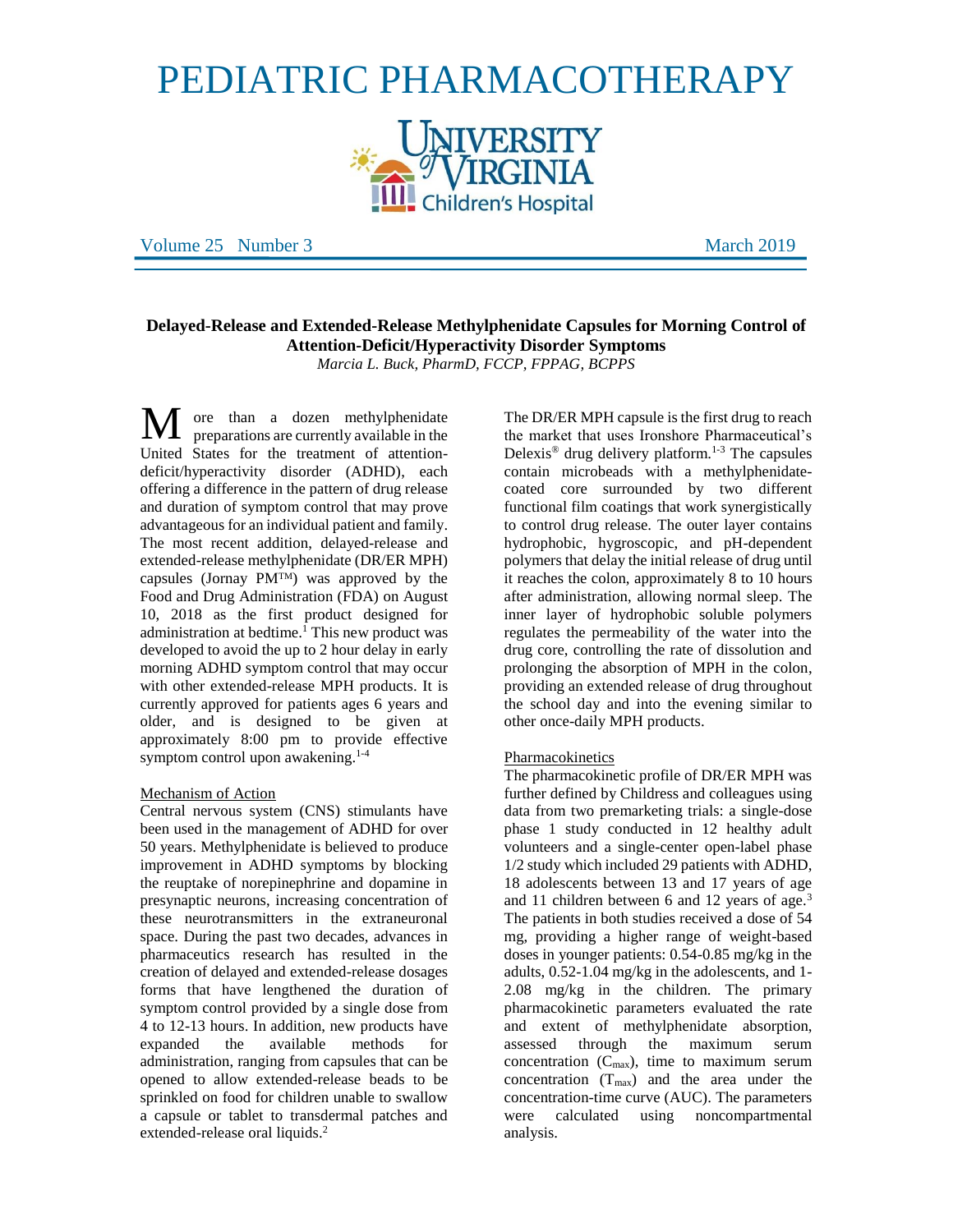As anticipated based on earlier investigations, administration of the DR/ER MPH dose was followed by an 8 to 10-hour period in which there was no significant release of methylphenidate into the systemic circulation. The authors noted no premature release of the drug and no adverse effects on the sleep cycle. After that period, methylphenidate serum concentrations reflected an extended controlled release of drug from the coated beads contained in the capsule. Pharmacokinetic values without weight-adjusting the dose were higher in children, with a mean and coefficient of variation (%)  $C_{\text{max}}$  of 11.6 ng/mL (36.3) compared to 7.2 ng/mL (23.7) in adolescents and 6.0 ng/mL (24) in adults. Mean AUC also differed among the age groups, with a mean of 205.5 ng•hr/mL (39.1) in the children, compared to 105.5 ng•hr/mL (30.0) and 83.4 ng•hr/mL (27.1) in the adolescents and adults, respectively. Time to maximum concentrations was similar among all three groups: 17.7 hours (14.1), 17.1 hours (14.5), and 15.6 hours (11.1).

When the results were normalized for dose and body weight, the pharmacokinetic values were similar in all three groups. Mean Cmax values were 7.4 ng/mL/mg/kg (30.1) in the children, 8.8 ng/mL/mg/kg (34.5) in the adolescents, and 9.1 ng/mL/mg/kg (35.2) in the adults. Mean values for  $T_{\text{max}}$  were also similar; 17.7 hours (14.1), 17.1 hours  $(14.5)$ , and  $15.6$  hours  $(11.1)$  in the three age groups, respectively. Mean AUC values were 129.7 ng•hr/mL/mg/kg (27.3), 129.4 ng•hr/mL/kg (34.8), and 126.5 ng•hr/mL/mg/kg (35.5). Based on these findings, the authors concluded that use of non-weight-based dosing was appropriate for dose initiation.

Administration with food has been shown to have little effect on DR/ER MPH absorption in adults, with a high-fat meal given with the evening dose producing only a 14% reduction in maximum serum concentration compared to that of a dose taken in a fasted state. $2$  Median time to maximum concentration was delayed by approximately 2.5 hours in the fed patients. Neither change was considered clinically significant. The absorption characteristics of DR/ER MPH were also no different whether study subjects took the whole capsule or when the capsule contents were sprinkled on applesauce.

Methylphenidate is metabolized by deesterification to alpha-phenyl-piperidone acetic acid. The elimination half-life of methylphenidate in adults is approximately  $5-6$  hours.<sup>2</sup> There is minimal effect of renal insufficiency on methylphenidate clearance. The impact of hepatic impairment on DR/ER MPH is not yet known.

#### Clinical Experience

A total of 278 children between 6 and 12 years of age with a confirmed diagnosis of ADHD were enrolled in two phase 3 randomized, double-blind, placebo-controlled trials. 2,5 The first was a 6-week open-label dose-optimization study with 117 patients receiving doses of 50 to 100 mg (mean dose 50 mg), followed by a 1-week double-blind, placebo-controlled withdrawal phase in which patients were randomized to continue their optimized DR/ER MPH dose or changed to placebo. The mean dose during this study in the treated patients was 67 mg. At the end of the final week, patients were evaluated in a simulated classroom setting over a 12-hour period using the Swanson, Kotkin, Agler, M-Flynn, and Pelham Scale (SKAMP). Scores range from 0 (no impairment) to 78 (maximal impairment). The primary endpoint was a model-adjusted average of all SKAMP scores over the 12-hour period. The secondary endpoint was the morning component of the Parent Rating of Evening and Morning Behavior-Revised (PREMB-R AM) to evaluate early morning symptom control. Scores range from 0 (no ADHD symptoms) to 9 (severe symptoms).

The primary endpoint, the adjusted average of the SKAMP scores, was significant lower in the DR/ER MPH group compared to the controls  $(14.8 + 1.17$  compared to  $20.7 + 1.22$ , difference – 5.9, 95% CI -9.1, -2.7). The differences in SKAMP scores between the groups were significant at 9 am, 10 am, noon, 2 pm, 4 pm, 6 pm, and 7 pm. The secondary endpoint, mean PREMB-R AM score, was also statistically significantly different between the groups.

The second study was a 3-week multicenter, randomized, double-blind, parallel-group study which enrolled 161 patients 6-12 years of age.<sup>5</sup> This study was published by Pliszka and colleagues, writing for the HLD200-108 Study Group, in the August 2017 issue of the *Journal of Child and Adolescent Psychopharmacology*. Patients were randomized to a dose of 40 mg, 60 mg, or 80 mg given once daily in the evening. The primary endpoint for this study was the change from baseline in the ADHD Rating Scale-IV Total Score (ADHD-RS-IV). Possible scores for this scale range from 0 (no ADHD symptoms) to 54 (severe symptoms of both hyperactivity and inattentiveness).

The mean baseline AHDH-RS-IV for the participated was  $43.4 \pm 7.1$ . Secondary endpoints included the change from baseline in the Before-School Functioning Questionnaire (BSFQ) and the Parent Rating of Evening and Morning Behavior-Revised (PREMB-R PM and AM) scores. The BSFQ is a 20-question assessment performed by the clinician with the patient's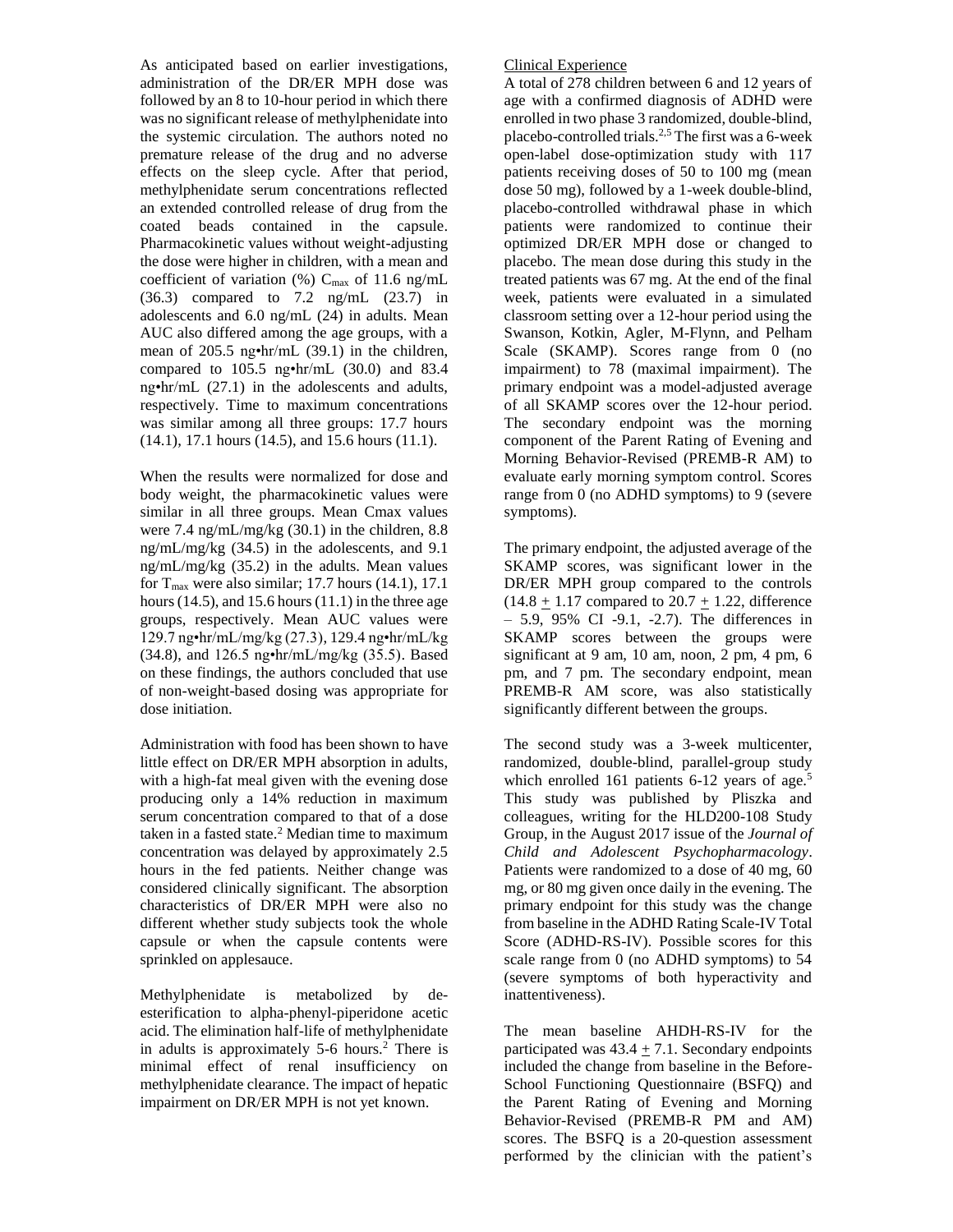parent or caregiver. The questionnaire was developed to assess early morning behaviors that may affect preparation for school. Scores on the BSFQ range from 0 (no difficulty) to 60 (severe difficulty). The 3-item PREMB-R AM score ranges from 0 (no difficulty) to 9 (maximum difficulty), with the 8-item PM score ranges from 0 to 24.

At the end of the 3-week study, the primary endpoint, ADHD-RS-IV scores, showed significantly greater improvement in the treatment group compared to the placebo group, with a least squares mean (SE) score of 24.1 (1.50) versus 31.2 (1.60), p = 0.002. The differences between the groups were also significant at the end of weeks 1 and 2 ( $p < 0.001$ ) and  $p = 0.002$ ). Results of the BSFQ also showed statistically significant improvement in symptoms for all three weeks of the study, with a least squares mean of 18.7 (1.63) in the DR/ER MPH group versus 28.4 (1.73) in the controls ( $p <$ 0.001) at the final evaluation. For comparison, the mean BSFQ scores at baseline for the treatment and control groups were  $44.2 \pm 10.28$  and  $44.9 \pm 10.28$ 10.20, respectively. Similar improvement was shown in the PREMB-R AM scores, 2.1 (0.26) versus 3.6 (0.27) and the PREMB-R PM scores, 9.4 (0.64) versus 12.2 (0.66), ( $p < 0.001$  and  $p =$  $0.002$ , respectively).<sup>5</sup>

# Warnings and Precautions

Methylphenidate administration has been associated with hypersensitivity reactions, including angioedema and anaphylaxis, in a small number of patients.<sup>2</sup> As with all CNS stimulants, DR/ER MPH carries a black box warning for its high potential for abuse and dependence. Patients should be evaluated for signs of abuse or dependence throughout therapy, as well as assessed for the risk for overuse and potential overdose. Patients with physical dependence after long-term high-dose therapy may exhibit symptoms of withdrawal after sudden discontinuation of therapy, with changes in sleep patterns, dysphoria or depression, or agitation.

Methylphenidate may exacerbate psychiatric symptoms or induce a manic episode in patients with bipolar disorder. While the incidence of these reactions is small (approximately 0.1% of patients), it is recommended that all patients be screened for a history of behavioral disorders.<sup>2</sup>

In adults, stimulant medications have been associated with myocardial infarction, stroke, peripheral vasculopathy, and sudden cardiac death.<sup>2</sup> Cases have also been reported in children with underlying structural cardiac defects. When starting any stimulant therapy, a thorough patient and family history should be performed for the presence of heart defects, arrhythmias, or cases of

sudden death. Stimulants should not be used in patients with serious cardiac disease, including structural cardiac abnormalities, cardiomyopathy, or serious arrhythmias. Blood pressure and heart rate should be obtained at baseline and with any subsequent dose adjustments. While most patients have a clinically insignificant increase  $(2-4)$ mmHg and 3-6 bpm, respectively), some patients have experienced larger increases.

## Adverse Effects

The most commonly reported adverse reactions with all methylphenidate products include decreased appetite, insomnia, nausea, vomiting, abdominal discomfort or pain, weight loss, anxiety, dizziness, irritability, labile affect, tachycardia, and increased blood pressure.<sup>2</sup>

Additional adverse reaction data for DR/ER MPH is available from a summary of the 280 children (6-12 years of age) enrolled in the two premarketing clinical trials.<sup>2,3,5</sup> In the first study, a 6-week open-label dose-optimization phase was followed by a 1-week placebo-controlled withdrawal. The adverse reactions reported in more than 5% of patients during the open-label component included insomnia (41%), decreased appetite (27%), affect lability/mood swings (22%), headache (19%), upper respiratory tract infection (17%), abdominal pain (9%), nausea or vomiting (9%), increased diastolic blood pressure (8%), tachycardia (7%), and irritability (6%). Three patients discontinued treatment for behavioral changes, panic attacks, agitation, or aggression. There were no differences in any of the adverse effects between the treatment group and the controls during the comparison component of the study.

The Pliszka study described earlier provides additional safety information obtained from 161 patients 6-12 years of age. <sup>5</sup> Adverse reactions were reported in 56 (69.1%) of the children in the DR/ER MPH group and 39 (48.8%) of those in the placebo group. There were no serious adverse reactions attributed to the drug. Five patients discontinued participation in the study, including one patient in the DR/ER MPH group (1.2%) who developed mood swings and four patients in the placebo group: two who developed irritability, one with gastrointestinal discomfort and enuresis, and one with dizziness, difficulty sleeping, somnolence, and tremor. The most common adverse reactions (occurring in  $> 5\%$  of subjects) reported in the children receiving DR/ER MPH were insomnia (35.8%), decreased appetite (18.5%), headache (9.9%), vomiting (8.6%), increased diastolic blood pressure (7.4%), and nausea (6.2%).

Mild sleep disturbances were reported in 82.8% of the DR/ER MPH patients and 72.7% of the